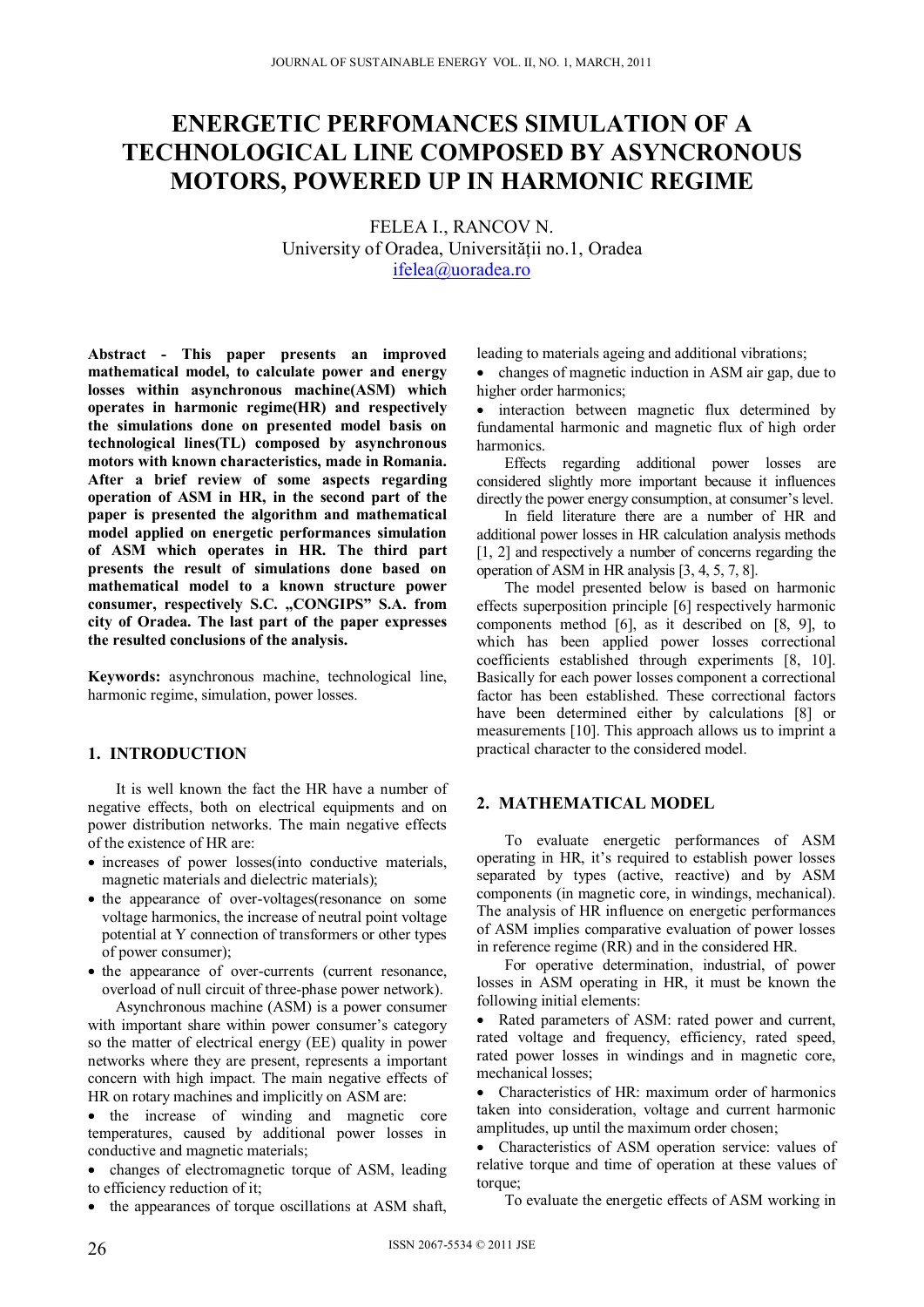RR and HR and in order to be able to make the simulation the following mathematical model will be used, which will be presented as follows. Within this model the following are assumed to be known:

 $\Box$  rated parameters of ASM;

 $\Box$  rated active power losses in sinusoidal and symmetrical regime, at rated values of effective voltage and frequency, separated by categories: in windings ( $\Delta P_{Wn}$ ), in magnetic circuit( $\Delta P_{Fn}$ ), mechanical( $\Delta P_{Mn}$ ) and additional( $\Delta P_{Sn}$ ).

The following assumptions are admitted:

 $\Box$  magnetic circuits saturation is neglected;

 $\Box$  variation of magnetic circuits resistance due to skin effect is neglected;

 $\Box$  ASM air gap is considered to be uniform;

 $\Box$  mutual inductivities between stator and rotor circuits varies sinusoidal with rotor position;

 $\Box$  at working voltage of ASM power losses in dielectric are neglected

#### **2.1. Active power losses (APL)[8, 9]**

 **APL in ASM windings** are expressed with the expression:

$$
\Delta P_W = m^2 \cdot \Delta P_{Wn} \cdot \left(1 + k_{Di}^2\right) \cdot k_{\Delta P_W} \tag{1}
$$

where  $m = M_R/M_n$  – relative torque of ASM;  $M_n$  - ASM rated torque;

2  $_{\text{DI}} = \frac{\mathbf{V} \times 2}{\mathbf{I}}$ 1 I k I  $=\frac{\sqrt{\frac{2}{v\geq2}}^{\sqrt{v}}}{\sqrt{v}}$ Σ - distortion coefficient of current or

current total harmonic distortion THD<sub>I</sub>;

 $k_{\Delta P_W}$  - is correctional coefficient of APL in windings;

ν is harmonic order.

 **ALP in ASM magnetic core** are determined with expression:

$$
\Delta P_{\rm F} = \Delta P_{\rm Fn} \cdot (1 + k_{\rm DF}) \cdot k_{\Delta P_{\rm F}}
$$
 (2)

where:

 $\overline{\mathsf{D}F}$   $\overline{\mathsf{L}}$   $\overline{\mathsf{L}}$   $\overline{\mathsf{L}}$   $\overline{\mathsf{L}}$  $k_{\text{DF}} = \sum \left( \frac{U_{\text{v}}}{\sigma_{\text{F}}} \right) \left( \frac{1}{\sigma_{\text{F}}} \right)$ U  $\mathbf{v}$  $=\sum_{v\geq 2} \left(\frac{U_v}{U_1}\right)\left(\frac{1}{v}\right)$  - addition factor of APL in

magnetic core of ASM operating in HR;

 $k_{\Delta P_{F}}$  is correctional coefficient of APL in magnetic circuit.

When expression (2) has been written we considered that  $U_1=U_n$  and  $f_1=f_n$ .

#### **Mechanical and additional power losses**

These two types of losses are dependent on slip.

For a quick evaluation of slip (s), at a given value of relative load (m) and under HR conditions, we will admit the specific assumptions of Kloss formula [11], valid for medium and high power ASM to which this analysis is justified. In order to estimate HR effect on slip and therefore the two power losses categories, we propose the application of a iterative calculation, as follows:

 $\Box$  First it is considered:

$$
\frac{S_1}{S_n} = \frac{M_R}{M_n} = m \Rightarrow S_1 = S_n \times m \tag{3}
$$

 $\Box$  It is calculated [12]:

$$
sv = \begin{cases} 1 - \frac{1 - sl}{v}, \text{ for } v = 3p + 1 \\ 1 + \frac{1 - sl}{v}, \text{ for } v = 3p - 1 \end{cases}
$$
(4)

 $\Box$  Electromagnetic torque correspondent to "ν" harmonic order can be expressed in the same way like electromagnetic torque correspondent to fundamental harmonic:

$$
M_{ev} = m_1 \cdot \frac{R_2^{'}(I'_{2v})^2}{S_V \cdot \Omega_V} = M_{el} \cdot \frac{\left(\frac{I_V}{I_1}\right)^2}{v \cdot \frac{s_V}{s_1}}
$$
(5)

where:  $m_1$  – phase number of stator;

 $I_{2v}$  – rank v component of rotor current reduced to stator;  $I_{21}$ - fundamental harmonic of rotor current reduced to stator;

 $R<sub>2</sub>$  – one-phase rotor winding resistance, reduced to stator;

 $\Omega_1$  –synchronism angular speed of stator magnetic field.

 $\Box$  Electromagnetic torque of high order harmonics:

$$
\Delta M_e = \sum_{\substack{\mathbf{v} \ge 2 \\ \mathbf{v} \ne 3p}} M_{ev} = Mel \cdot \sum_{\substack{\mathbf{v} \ge 2 \\ \mathbf{v} \ne 3p}} \frac{\left(\frac{I_{\mathbf{v}}}{I_I}\right)^2}{\mathbf{v} \cdot \frac{s_{\mathbf{v}}}{s_I}}
$$
(6)

**Electromagnetic torque of ASM in HR:** 

$$
M_e = M_{el} - \Delta M_e = M_{el} \cdot (1 - k_{IMD})
$$
 (7)

where:  $k_{IMD}$  – unavailability(decrease) coefficient of ASM electromagnetic torque, in HR against RR.

$$
\Delta M_e = \sum_{\substack{\mathbf{v} \ge 2 \\ \mathbf{v} \ne 3p}} M_{ev} = Mel \cdot \sum_{\substack{\mathbf{v} \ge 2 \\ \mathbf{v} \ne 3p}} \frac{\left(\frac{I_{\mathbf{v}}}{I_I}\right)^2}{\mathbf{v} \cdot \frac{s_{\mathbf{v}}}{s_I}}
$$
(8)

 $\Box$  The slip is recalculated (s) considering the reduction of electromagnetic torque in HR  $(M_e)$ , against RR  $(M_{e1})$ :

$$
s = \frac{s_1}{1 - k_{IMD}} = \frac{s_n \cdot m}{1 - k_{IMD}}
$$
(9)

 $\Box$  With obtained value of slip (s) obtained on expression (9) basis, we recalculate:  $s_v$ ,  $k_{IMD}$ , and s, applying expressions  $(4)$ ,  $(8)$  and  $(9)$ .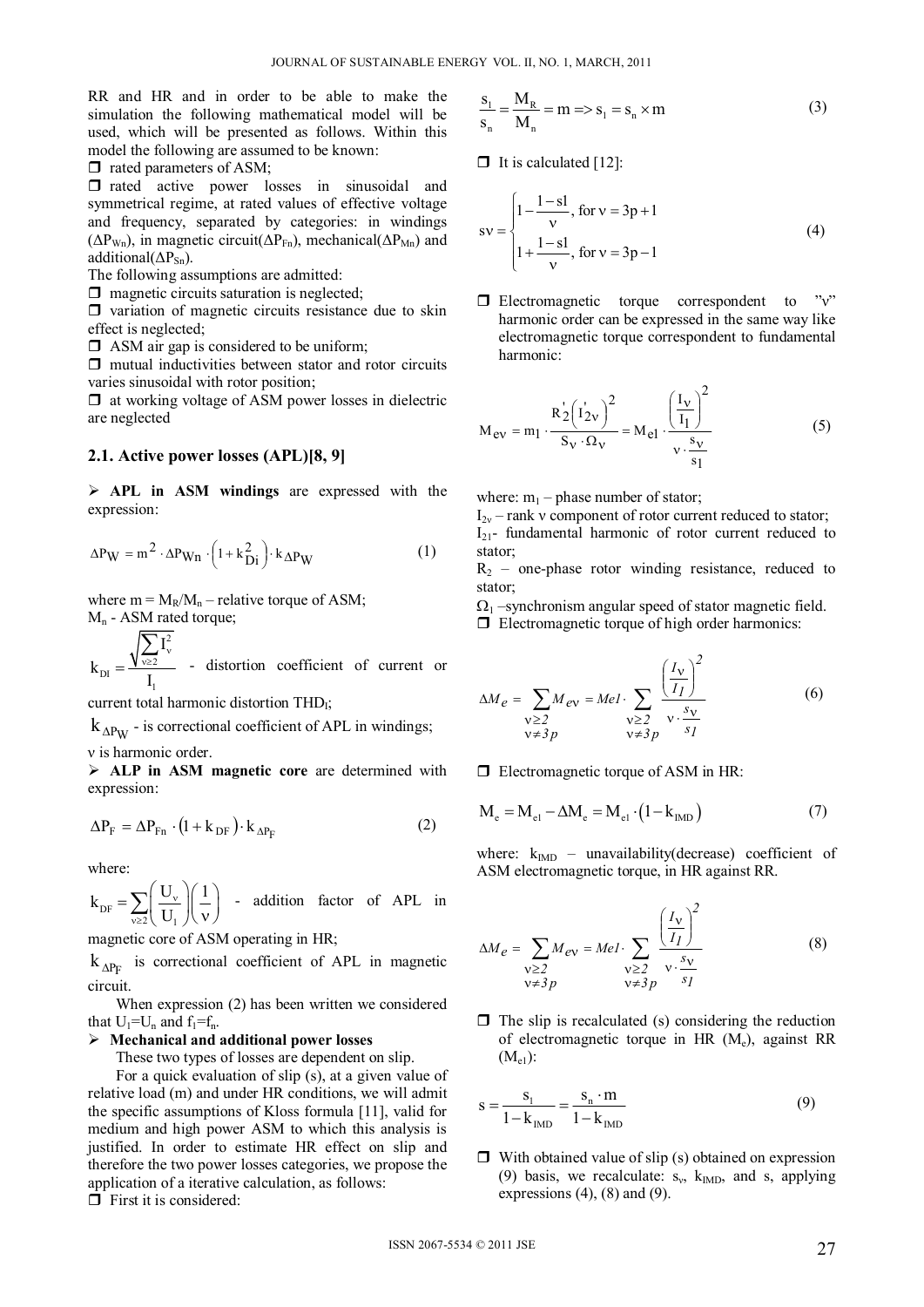Knowing the final value of the slip, in given conditions (m,  $k_{IMD}$ ), the two categories of power losses, dependant on slip, can be calculated.

ASM mechanical losses are expressed with the following expression:

$$
\Delta P_{\text{M}} = \Delta P_{\text{Mn}} \cdot \left(\frac{1 - s}{1 - s_{\text{n}}}\right)^2 = \Delta P_{\text{Mn}} \cdot \left(\frac{1 - \frac{s_{\text{n}} \cdot \text{m}}{1 - k_{\text{M}} \cdot \text{m}}}{1 - s_{\text{n}}}\right)^2 \tag{10}
$$

Considering the calculation method of additional power losses in reference regime (RR), additional power losses in HR can be expressed as follows:

$$
\Delta P_s = \sum_{\nu \ge 1} \Delta P_{sv} = \sum_{\nu \ge 1} \Delta P_{sn} f_{\nu} m_{\nu} \frac{1 - s}{1 - s_n} \tag{11}
$$

or

$$
\Delta P_s = \Delta P_{sn} \frac{f_1}{f_n} m \frac{1 - s}{1 - s_n} \left[ 1 + \sum_{\nu \ge 2} v \left( \frac{I_\nu}{I_1} \right)^2 \right] \tag{12}
$$

Considering that fundamental harmonic has the rated frequency  $(f_1 = f_n)$ , we can write:

$$
\Delta P_s = P_{s1} \left( 1 + k_{DS} \right) \tag{13}
$$

where: 
$$
\Delta P_{sl} = \Delta P_{sn} m \frac{1-s}{1-s_n}
$$
 (14)

- additional power losses correspondent to fundamental harmonic:

$$
k_{DS} = \sum_{\nu \ge 2} v \left( \frac{I_{\nu}}{I_1} \right)^2 \tag{15}
$$

- increase factor of additional power losses in HR against RR:

**ASM mechanical power losses** is calculated depending on ASM shaft height (H), which is given in ASM catalogs, through the following expression [13]:

$$
\Delta P_{Mn} = \frac{0.65}{1000} \cdot \left(\frac{n_n}{1000}\right)^2 \cdot (0.0156 \cdot H)^4 \text{ [kW]} \tag{16}
$$

where  $H - in$  ASM shaft height given in mm  $n_n$  – rated speed given in [rot/min]

**ASM additional power losses** are estimated [10] by the following expression:

$$
\Delta P_{\rm sn} = 0.005 \cdot P_n \text{ [kW]} \tag{17}
$$

If we consider that stator windings rated power losses are equal to those in rotor windings meaning  $P_{Wn1}$  $= P_{Wn2}$  it is obtained:

$$
P_{W2n} = \frac{(P_n + \Delta P_{mecn}) \cdot s_n}{1 - s_n} \tag{18}
$$

Then total power losses, in windings, will be:

$$
\Delta P_{Wn} = 2 \cdot P_{W2n} = 2 \cdot \frac{(P_n + \Delta P_{Mn}) \cdot s_n}{1 - s_n} \tag{19}
$$

where  $P_n - ASM$  rated power, in kW

 $s_n = \frac{n_s - n_n}{n_s}$  – specific slip(n<sub>n</sub>, n<sub>s</sub> are rated speed and

synchronism speed).

Powers balance equation on ASM is:

$$
\Delta P_n = \Delta P F_n + \Delta P W_n + \Delta P_{Mn} + \Delta P_{sn}
$$
\n(20)

Therefore rated power losses in iron will be:

$$
\Delta P_{Fn} = \frac{P_n \cdot (I - \eta_n)}{\eta_n} - \Delta P_{wn} - \Delta P_{Mn} - \Delta P_{sn}
$$
 (21)

In expression it has been replaced total power losses

$$
\Delta P_n = \frac{P_n \cdot (I - \eta_n)}{\eta_n} \tag{22}
$$

## **2.2. Reactive power losses (RPL)[8, 9]**

Inside ASM occur the following reactive powers: magnetizing reactive power of magnetic circuits (rotor, stator and air gap) and reactive power correspondent to dispersion magnetic field.

The two loss components  $(\Delta Q_0, \Delta Q_K)$  are expressed for  $(U_1 = U_n$  and  $f_1 = f_n$ ), as follows:

**Magnetizing reactive power:** 

$$
\Delta Q_0 = \Delta Q_{0n} \cdot (I + k_D Q_0) \cdot k_{\Delta Q_0} \tag{23}
$$

where  $\Delta Q_{on}$  – ASM magnetizing reactive power in RR (rated)

$$
k_{DQ0} = \sum_{v \ge 2} \frac{1}{v} \frac{U_v}{U_1}
$$
 (24)

is increase factor of RPL in ASM magnetic circuits at HR operation.

 $k_{\Delta Q_0}$  - correctional coefficient of RPL in magnetic circuit

#### **Reactive power losses due to dispersion:**

$$
\Delta Q_k = m^2 \cdot \Delta Q_{kn} \cdot (I + k_D Q_k) \cdot k \Delta Q_k \tag{25}
$$

where  $\Delta Q_{kn}$  - RPL due to dispersion, rated;

$$
k_{DQK} = \sum_{v \ge 2} v(\frac{I_v}{I_1})^2
$$
 (26)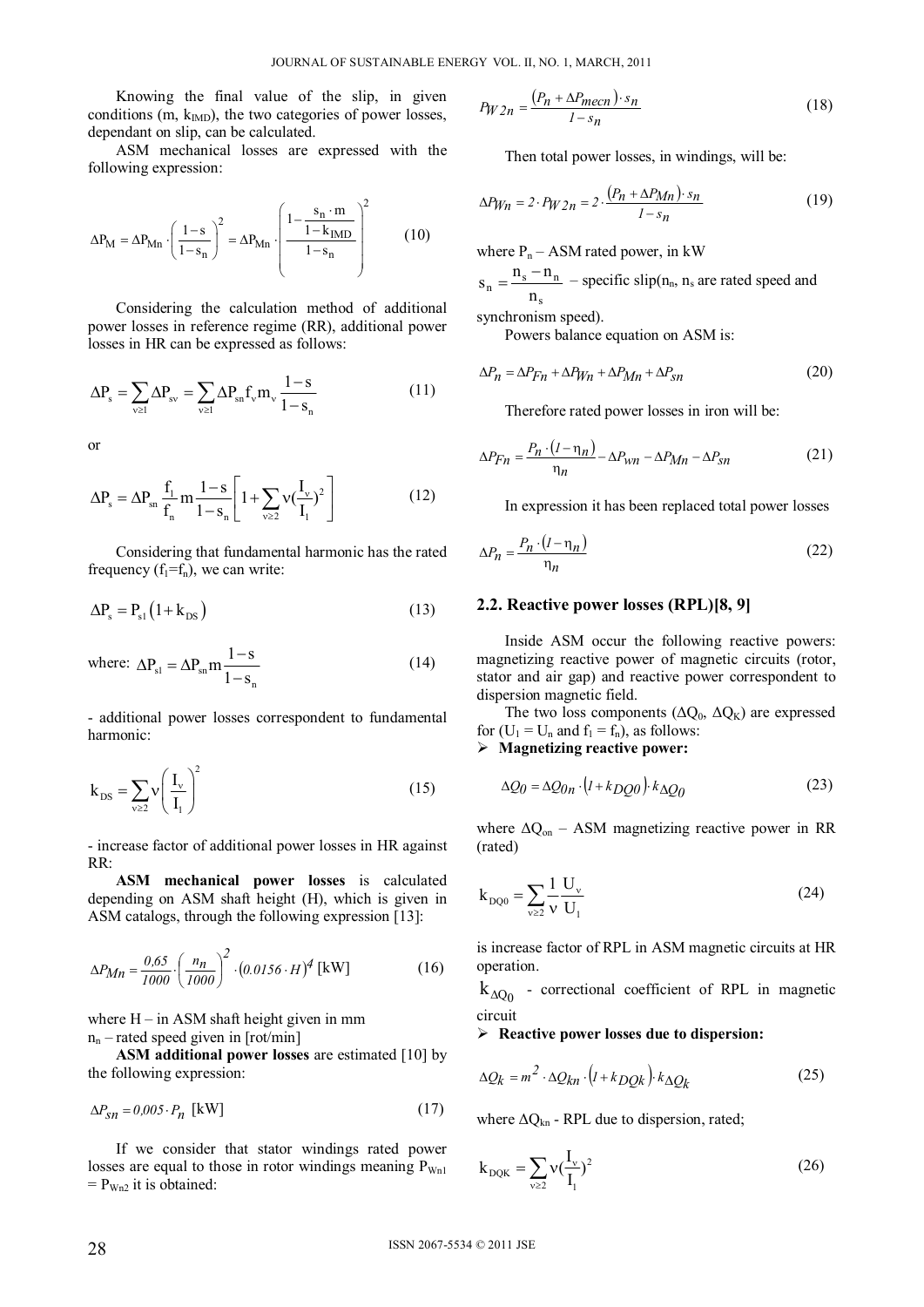is increase factor of RPL due to dispersion, ASM operating in HR.

 $k_{\Delta Q_k}$  - correctional coefficient of RPL due to dispersion.

 **Total and additional power losses** are assessed on the following components basis ( $\Delta P_{W}$ ,  $\Delta P_{F}$ ,  $\Delta P_{M}$ ,  $\Delta Q_{0}$  $\Delta O_k$ ).

Knowing the reactive power  $(Q_n)$  absorbed by ASM in reference regime (RR) rated ( $U_n$ ,  $f_n$ ,  $P_n$ ), the two components ( $\Delta Q_{on}$ ,  $\Delta Q_{Kn}$ ) will be determined by solving the equations system:

$$
\begin{cases}\n\Delta Q_{0n} + \Delta Q_{Kn} = Q_n \\
\frac{\Delta Q_{0n}}{\Delta Q_{Kn}} = \frac{X_m}{X_K}\n\end{cases}
$$
\n(27)

where,  $X_m$ ,  $X_K$  – magnetizing reactance  $(X_m)$  and shortcircuit reactance  $(X_K)$  of ASM in (RR).

## **2.3. Total and additional power losses**

#### **Overall active power loses (APL), in HR**

$$
\Delta P_{\rm D} = \left(1 + k_{\rm DI}^2\right) \cdot m^2 \cdot \Delta P_{\rm Wn} + \left(1 + k_{\rm DF}\right) \cdot \Delta P_{\rm Fn} + \left(\frac{1 - \frac{s_{\rm n} \cdot m}{1 - k_{\rm MDO}}}{1 - s_{\rm n}}\right)^2 \Delta P_{\rm Mn} + \left(\frac{1 - \frac{s_{\rm n} \cdot m}{1 - k_{\rm MDO}}}{1 - s_{\rm n}}\right) \cdot \left(1 + k_{\rm DS}\right) m \cdot \Delta P_{\rm Sn}
$$
\n(28)

## **Additional active power losses(deviation) in HR against RR:**

$$
\Delta P_{D} = k_{D1}^{2} m^{2} \Delta P_{Wn} + k_{DF} \Delta P_{Fn} +
$$
\n
$$
+ \left[ \frac{k_{mD} (2s_{n} m + k_{MD} - 2)}{(1 - s_{n})^{2} (1 - k_{MD})^{2}} \right] \Delta P_{Mn} +
$$
\n
$$
+ \left[ \frac{k_{Ds} (1 - k_{MD} - s_{n} m) - k_{MD}}{(1 - k_{MD}) (1 - s_{n})} \right] m \Delta P_{sn}
$$
\n(29)

#### **Total reactive power losses in HR**

$$
\Delta Q_{D} = (1 + k_{DQ0}) \cdot \Delta Q_{0n} + (1 + k_{DQK}) m^{2} \Delta Q_{Kn}
$$
 (30)

## **Additional reactive power losses(deviation) in HR against RR**

$$
\delta(\Delta Q_{\rm D}) = k_{\rm DQ0} \Delta Q_{\rm 0n} + k_{\rm DQK} m^2 \Delta Q_{\rm Kn}
$$
 (31)

Total and additional power losses depend, for a given ASM, by following variables:  $(m, U_v, I_v, f_v)$  in RD.

These variables are having random nature, which assumes application of a statistical- probabilistically approach on a given analysis time.

For a time interval  $(\Delta_{tk})$  in which the mentioned variables are constant, equivalent total active power losses (including APL caused by RPL transport), are expressed as follows:

$$
\begin{cases} \Delta P_{\text{tDK}} = \Delta P_{\text{DK}} + \xi \cdot \Delta Q_{\text{DK}} \\ (\Delta P_{\text{DK}}, \Delta Q_{\text{DK}}) A (\Delta P_{\text{D}}, \Delta Q_{\text{D}}) \end{cases}
$$
(32)

where  $\xi$  - energetic equivalent of reactive power [kW/kVAr]

Corresponding energy losses in a time interval (T), in which are registered (M) values of (m,  $U_v$ .  $I_v$ . f<sub>v</sub>) matrix in HR are expressed as follows:

$$
\Delta W_{TD} = \sum_{k=1}^{M} \Delta P_{tDK} \cdot \Delta t_k
$$
 (33)

Considering the additional power losses it can be evaluated the equivalent additional power and energy losses in HR:

$$
\begin{cases}\n\delta(\Delta P_{\text{tDK}}) = \delta(\Delta P_{\text{DK}}) + \xi \cdot \delta(\Delta Q_{\text{DK}}) \\
\delta(\Delta W_{\text{TD}}) = \sum_{k=1}^{M} \delta(\Delta P_{\text{tDK}}) \Delta t_{k}\n\end{cases}
$$
\n(34)

## **3. ENERGETIC PERFORMANCES SIMULATION OF ASM FROM WHITIN TL OPERATING IN HR**

The simulations have been done through dedicated software, made in MATHCAD which is presented in detail in [7]. A practical example has been considered, a power consumer S.C. "CONGIPS" S.A., in order to be able to make the simulations. S.C. "CONGIPS" S.A. is a medium power consumer having as activity the production of molding plaster, high resistance colored concrete tiles, lightweight aggregate concrete blocks, concrete paving, tiles and sandstone adhesive, expanded polystyrene adhesive, high resistance polishing plaster coat.

In order to achieve specific technological processes to make the above mentioned materials, the consumer have two technological lines (TL): paving technological line (PTL) and expanded polystyrene technological line (EPTL). Because of lack of space, in this paper we will present simulation results only for EPTL. The results for the PLT are accessible in [7]. The simulations and evaluations has been conducted for two HR HR1 and HR2, taking into considerations only the harmonics with order up to 9 inclusively. The two HR have the characteristics presented in table 1 and 2.

**Table 1 – Characteristics of simulated HR1** 

| $\mathbf{U}$ | 100 | O<br>u<br>19,0 | 1 J.V |  |
|--------------|-----|----------------|-------|--|
| $U_{\sim}$   | 100 |                |       |  |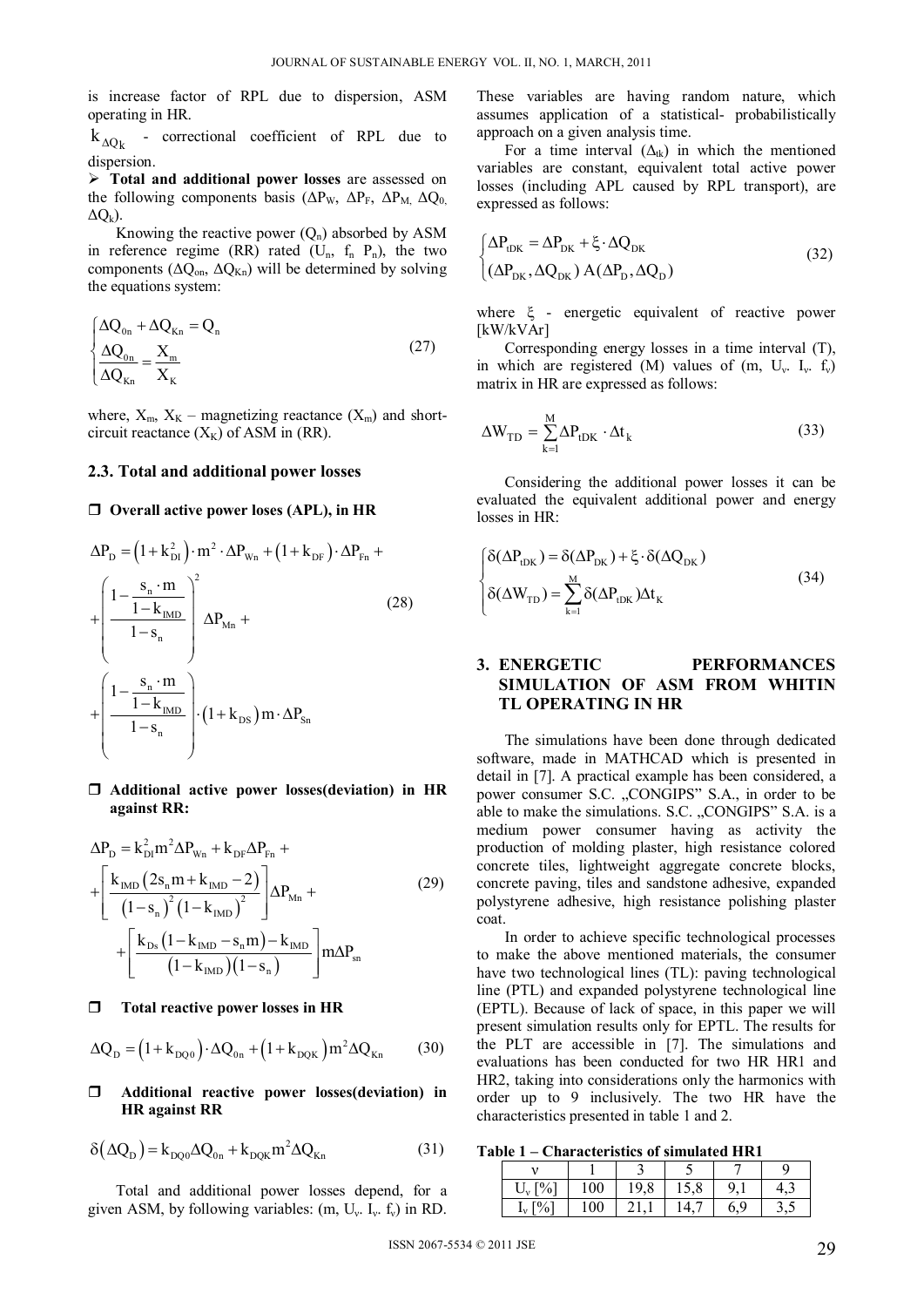**Table 2 – Characteristics of simulated HR2** 

|     | 100 | τυ |   | a |   |
|-----|-----|----|---|---|---|
| 10/ | 100 | τ  | ັ |   | Q |

**Table 3 – ASM categories which exists in EPTL from S.C.** "Congips" **S.A.**[14]

| Category | Speed<br>$[\text{rot/min}]$ | Rated power<br>[kW] | Pcs. |
|----------|-----------------------------|---------------------|------|
| M-LP0    | 1500                        | 1,1                 |      |
| $M-LP1$  | 1000, 1500,<br>3000         | $1,1 \div 4$        | 13   |
| $M-LP2$  | 1500                        | 5,5                 | 2    |
| $M-LP3$  | 1500, 3000                  | 7,5                 |      |
| M-LP4    | 1500, 1000                  | 11                  |      |
| M-LP5    | 1500                        | 30                  |      |

The most numerous ASM within EPTL are those with rated power around 2,2 kW at 1500 rot/min, used on screw conveyor(mixing spindle). ASM of 7,5 kW have also an important share, by their number and it's total power related to the EPTL installed power. ASM with most power, which have also the biggest share in EPTL, are those at 30 kW at 1000 rot/min used on EPTL mixer. In order to model and simulate HR impact on energetic effects of ASM from EPTL and considering the above mentioned, it has been taken into consideration the following ASM types manufactured at S.C. Bega Electromotor S.A.:

- $\bullet$  (1)AT100L-4A ASM type, at 2,2 kW and 1500 rot./min.
- (1)AT 132S-2B ASM type, at 7,5 kW and 3000 rot./min.
- AT160L-6, at 11 kW and 1000 rot./min.

AT 225M - 6, at 30 kW and 1000 rot./min.

These types of ASM are three-phased, with siluminiu housing, F insulation class and for general and industrial use.

To establish additional active and reactive power in HR against RR, was taken into account that working regime is 5 days $\times$ 24 hours/week = 120 hours/week.

To exemplify, we considered a time period of 1 year and so a analysis time of 6240 hours/year and respectively values of relative loading torque  $m = \{0.3, \ldots\}$ 0.4, 0.5, 0.6, 0.7, 0.8, 0.9, 1.0).

Below are presented the simulations results done on a single type of motor, due to lack of space.

**AT160L-6 ASM type, at 11 kW and 1000 rot/min.**  It has been calculated APL and RPL in HR, HR1 and HR2 in tables 4 and 5, respectively in table 6 the deviations of APL and RPL in HR1 and HR2 against

RR, for several values of loading factor ( m).

**Table 4 – APL in RR, HR1 and HR2 for AT160L-6 ASM type** 

| <b>Motor</b> | $P_n$ |     |        | $\Delta P_{W}$ |               | $\Delta P_F$ |                 |        | $\Delta P_M$ |      |                 | ΔP        |        |                 |
|--------------|-------|-----|--------|----------------|---------------|--------------|-----------------|--------|--------------|------|-----------------|-----------|--------|-----------------|
| type         | [kW]  | m   | [W]    |                |               | W]           |                 |        | W]           |      |                 | [W]       |        |                 |
|              |       |     | RR     | RD1            | RD2           | RR           | RD <sub>1</sub> | RD2    | <b>RR</b>    | RD1  | RD <sub>2</sub> | <b>RR</b> | RD1    | RD <sub>2</sub> |
|              |       | 0.1 | 10.4   | 11.1           | 12.9          | 824.0        | 919.1           | 1001.4 | 24.0         | 24.0 | 23.9            | 864.1     | 963.0  | 1046.8          |
|              |       | 0.2 | 41.6   | 44.6           | 51.7          | 824.0        | 919.1           | 1001.4 | 23.9         | 23.8 | 23.8            | 900.8     | 996.3  | 1085.4          |
|              |       | 0.3 | 93.5   | 9.0            | 116.3         | 824.0        | 919.1           | 1001.4 | 23.8         | 23.7 | 23.7            | 958.3     | 960.6  | 1149.9          |
|              |       | 0.4 | 166.2  | 178.2          | 206.8         | 824.0        | 919.1           | 1001.4 | 23.7         | 23.6 | 23.6            | 1036.5    |        | 1129.6 1240.2   |
| AT160L-6     |       | 0.5 | 259.8  | 278.5          | 323.2         | 824.0        | 919.1           | 1001.4 | 23.5         | 23.5 | 23.4            | 1135.4    |        | 1229.7 1356.3   |
|              | 11    | 0.6 | 374.0  | 401.0          | 465.4         | 824.0        | 919.1           | 1001.4 | 23.4         | 23.3 | 23.3            | 1255.1    | 1352.1 | 1498.4          |
|              |       | 0.7 | 509.1  | 545.8          | 633.4         | 824.0        | 919.1           | 1001.4 | 23.3         | 23.2 | 23.2            | 1395.5    |        | 1496.7 1666.3   |
|              |       | 0.8 | 665.0  | 712.9          | 827.3         | 824.0        | 919.1           | 1001.4 | 23.2         | 23.1 | 23.1            | 1556.6    |        | 1663.6 1860.0   |
|              |       | 0.9 | 841.6  | 902.3          | 1047.1        | 824.0        | 919.1           | 1001.4 | 23.1         | 23.0 | 23.0            | 1738.4    |        | 1852.9 2079.6   |
|              |       | 1.0 | 1039.0 |                | 1113.9 1292.7 | 824.0        | 919.1           | 1001.4 | 23.0         | 22.9 | 22.8            | 1941.0    |        | 2064.4 2325.1   |

**Table 5 – RPL in RR, HR1 and HR2 for AT160L-6 ASM type** 

|                   | $P_n$ |     | $\Delta Q_0$<br>VAr] |        |                 |           | $\Delta Q_k$ |        | $\Delta Q$<br>[VAr] |        |                 |  |
|-------------------|-------|-----|----------------------|--------|-----------------|-----------|--------------|--------|---------------------|--------|-----------------|--|
| <b>Motor type</b> | [kW]  | m   |                      |        |                 |           | [VAr         |        |                     |        |                 |  |
|                   |       |     | RR                   | RD1    | RD <sub>2</sub> | <b>RR</b> | RD1          | RD2    | RR                  | RD1    | RD <sub>2</sub> |  |
|                   |       | 0.1 | 5508.1               | 6143.6 | 6693.7          | 43.7      | 56.2         | 83.6   | 5551.8              | 6199.8 | 6777.4          |  |
|                   |       | 0.2 | 5508.1               | 6143.6 | 6693.7          | 174.7     | 224.7        | 334.5  | 5682.8              | 6368.3 | 7028.2          |  |
|                   | 11    | 0.3 | 5508.1               | 6143.6 | 6693.7          | 393.1     | 505.6        | 752.6  | 5901.2              | 6649.2 | 7446.4          |  |
|                   |       | 0.4 | 5508.1               | 6143.6 | 6693.7          | 698.9     | 898.8        | 1338.0 | 6207.0              | 7042.4 | 8031.7          |  |
| $AT160L-6$        |       | 0.5 | 5508.1               | 6143.6 | 6693.7          | 1092.1    | 1404.4       | 2090.6 | 6600.2              | 7548.0 | 8784.3          |  |
|                   |       | 0.6 | 5508.1               | 6143.6 | 6693.7          | 1572.6    | 2022.3       | 3010.5 | 7080.7              | 8165.9 | 9704.2          |  |
|                   |       | 0.7 | 5508.1               | 6143.6 | 6693.7          | 2140.5    | 2752.6       | 4097.6 | 7648.5              | 8896.1 | 10791.3         |  |
|                   |       | 0.8 | 5508.1               | 6143.6 | 6693.7          | 2795.7    | 3595.2       | 5351.9 | 8303.8              | 9738.8 | 12045.7         |  |
|                   |       | 0.9 | 5508.1               | 6143.6 | 6693.7          | 3538.3    | 4550.1       | 6773.5 | 9046.4              |        | 10693.7113467.3 |  |
|                   |       | 1.0 | 5508.1               | 6143.6 | 6693.7          | 4368.3    | 5617.5       | 8362.4 | 9876.4              |        | 11761.0 15056.1 |  |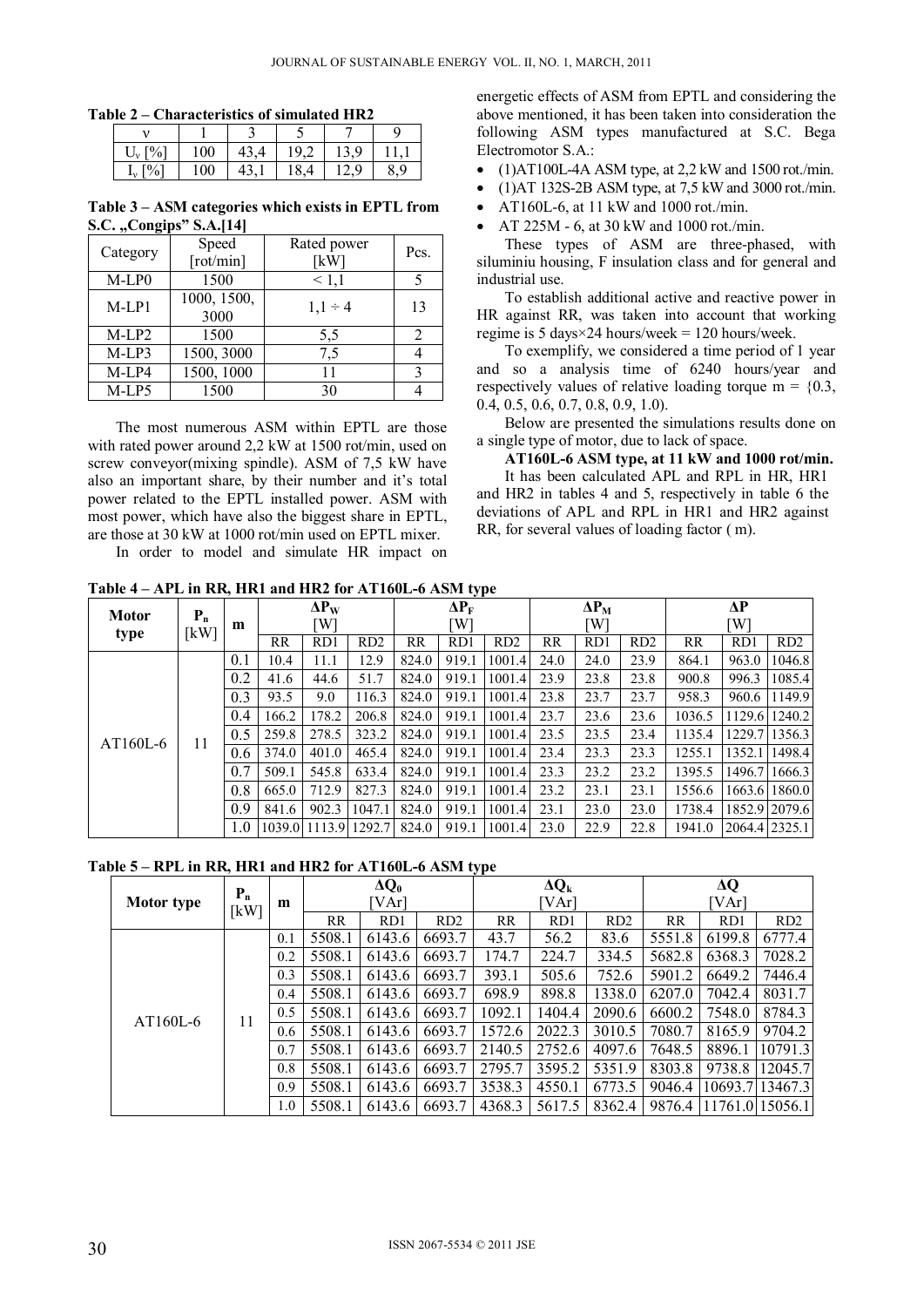|                   | $P_n$ |     | $\delta(\Delta P_{W})$<br>W<br>m |                 | $\delta(\Delta P_F)$<br>W |       | $\delta(\Delta P)$<br>W |       | $\delta(\Delta Q_0)$<br>[VArl |        | $\delta(\Delta Q_k)$<br>VArl |                             | $\delta(\Delta Q)$<br>[VAr |                 |
|-------------------|-------|-----|----------------------------------|-----------------|---------------------------|-------|-------------------------|-------|-------------------------------|--------|------------------------------|-----------------------------|----------------------------|-----------------|
| <b>Motor type</b> | [kW]  |     |                                  |                 |                           |       |                         |       |                               |        |                              |                             |                            |                 |
|                   |       |     | RD1                              | RD <sub>2</sub> | RD1                       | RD2   | RD1                     | RD2   | RD1                           | RD2    | RD1                          | RD <sub>2</sub>             | RD1                        | RD <sub>2</sub> |
|                   |       | 0.1 | 0.7                              | 2.5             | 95.1                      | 77.4  | 98.9                    | 182.7 | 635.5                         | 1185.6 | 12.5                         | 39.9                        | 648                        | 1225.6          |
|                   |       | 0.2 | 3                                | 10.1            | 95.1                      | .77.4 | 95.5                    | 184.6 | 635.5                         | 1185.6 | 50                           | 159.8                       | 685.5                      | 1345.4          |
|                   | 11    | 0.3 | 4.7                              | 22.8            | 95.1                      | 177.4 | 2.3                     | 191.6 | 635.5                         | 1185.6 | 112.5                        | 359.5                       | 748                        | 1545.2          |
|                   |       | 0.4 | 12                               | 40.6            | 95.1                      | .77.4 | 93.1                    | 203.7 | 635.5                         | 1185.6 | 199.9                        | 639.1                       | 835.4                      | 1824.7          |
| $(1)$ AT 160L-6   |       | 0.5 | 18.7                             | 63.4            | 95.1                      | 177.4 | 94.3                    | 220.9 | 635.5                         | 1185.6 | 312.3                        | 998.5                       | 947.8                      | 2184.1          |
|                   |       | 0.6 | 27                               | 91.4            | 95.1                      | 77.4  | 97                      | 243.3 | 635.5                         | 1185.6 | 449.7                        | 1437.9                      |                            | 1085.2 2623.5   |
|                   |       | 0.7 | 36.7                             | 124.3           | 95.1                      | 77.4  | 101.2                   | 270.8 | 635.5                         | 1185.6 | 612.1                        | 1957.1                      |                            | 1247.6 3142.8   |
|                   |       | 0.8 | 47.9                             | 162.3           | 95.1                      | 77.4  | 107                     | 303.4 | 635.5                         | 1185.6 | 799.5                        | 2556.2                      | 1435                       | 3741.9          |
|                   |       | 0.9 | 60.7                             | 205.5           | 95.1                      | 177.4 | 114.5                   | 341.2 | 635.5                         | 1185.6 |                              | 1011.8 3235.2               |                            | 1647.3 4420.9   |
|                   |       | 1.0 | 74.9                             | 253.7           | 95.1                      | 177.4 | 123.4                   | 384.1 | 635.5                         | 1185.6 |                              | 1249.2 3994.1 1884.6 5179.7 |                            |                 |

**Table 6 – APL and RPL deviations in HR1 and HR2 against RR, for AT160L-6 ASM type** 

Additional active and reactive yearly energies consumed by 11 kW ASM due to operating in HR against RR case are given in table 7.

**Table 7 – Additional active and reactive yearly energies consumed in HR1 and HR2 against RR, for AT160L-6 ASM type** 

| No. | m   |                 | $\mathbf{W}_{\mathbf{A}\mathbf{D}}$<br>Wh] | W <sub>RD</sub><br>[VArh] |                 |  |  |
|-----|-----|-----------------|--------------------------------------------|---------------------------|-----------------|--|--|
|     |     | RD <sub>1</sub> | RD <sub>2</sub>                            | RD <sub>1</sub>           | RD <sub>2</sub> |  |  |
|     | 0.3 | 14352           | 1195584                                    | 4667520                   | 9642048         |  |  |
| 2   | 0.4 | 580944          | 1271088                                    | 5212896                   | 11386128        |  |  |
| 3   | 0.5 | 588432          | 1378416                                    | 5914272                   | 13628784        |  |  |
| 4   | 0.6 | 605280          | 1518192                                    | 6771648                   | 16370640        |  |  |
| 5   | 0.7 | 631488          | 1689792                                    | 7785024                   | 19611072        |  |  |
| 6   | 0.8 | 667680          | 1893216                                    | 8954400                   | 23349456        |  |  |
| 7   | 0.9 | 714480          | 2129088                                    | 10279152                  | 27586416        |  |  |
| 8   | 1.0 | 770016          | 2396784                                    | 11759904                  | 32321328        |  |  |

Total yearly active and reactive power losses at the whole TL level, due to operation of ASM in HR, against RR situation, was calculated according to ASM losses with the largest share, by its number and its rated power, whose active and reactive energies losses has been prior calculated.

At EPTL there is the following situation: 6 ASM with 2,2 kW or close rated power, 4 ASM with 7,5 kW or close rated power, 3 ASM with 11 kW or close rated power and 4 ASM with 30 kW.

Total yearly active and reactive power energy losses at the whole EPTL level caused by operation of ASM in HR, against the case of RR, expressed for values of relative loading torque m={0.3, 0.4, 0.5, 0.6, 0.7, 0.8, 0.9, 1.0) are given in table 8.

**Table 8 – Total yearly active and reactive energies consumed at EPTL level, in HR1, HR2 against RR**

| No.            | m   |                 | $\mathbf{W_{AD}}$<br>[kWh] | $\mathbf{W}_{\mathbf{R}\mathbf{D}}$<br>[kVArh] |           |  |  |
|----------------|-----|-----------------|----------------------------|------------------------------------------------|-----------|--|--|
|                |     | RD <sub>1</sub> | RD2                        | RD <sub>1</sub>                                | RD2       |  |  |
|                | 0.3 | 4082.83         | 21479.33                   | 63246.14                                       | 134913.79 |  |  |
| $\overline{2}$ | 0.4 | 10974.29        | 22222.51                   | 73126.56                                       | 166512.53 |  |  |
| 3              | 0.5 | 10868.21        | 23369.42                   | 85829.95                                       | 207132.43 |  |  |
| 4              | 0.6 | 10886.30        | 24924.43                   | 101360.06                                      | 256786.61 |  |  |
| 5              | 0.7 | 11023.58        | 26875.68                   | 119710.66                                      | 315466.94 |  |  |
| 6              | 0.8 | 11278.18        | 29221.92                   | 140885.47                                      | 383172.82 |  |  |
| 7              | 0.9 | 11669.42        | 31978.75                   | 164886.38                                      | 459911.09 |  |  |
| 8              | 1.0 | 12171.74        | 35129.33                   | 191706.53                                      | 545672.40 |  |  |



**Fig. 1 – Variation of additional yearly active energy losses due to ASM operation in HR, against RR case**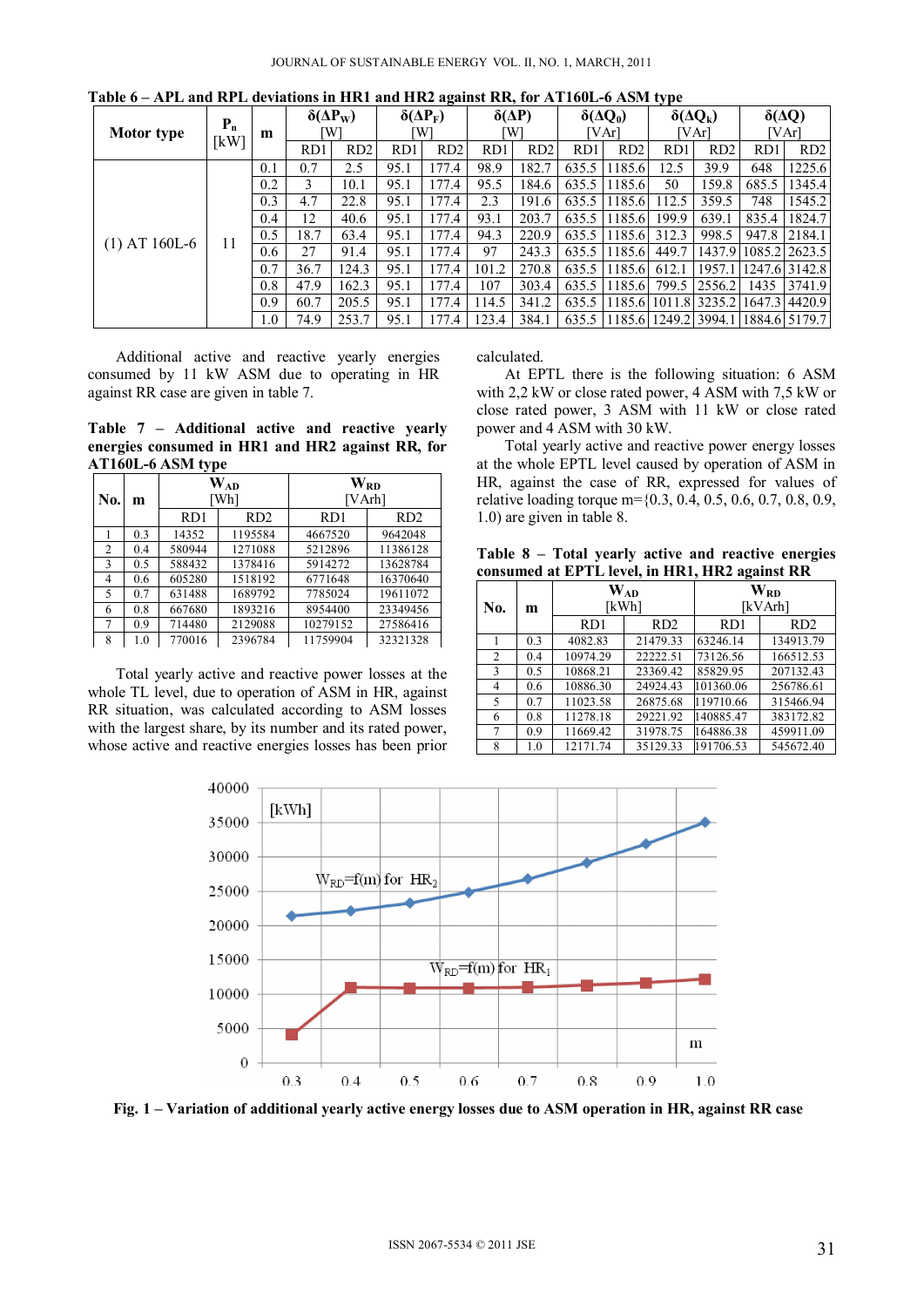

**Fig. 2 – Variation of additional yearly reactive energy losses due to ASM operation in HR, against RR case** 

In figures 1 and 2 are presented the variations of additional yearly active and reactive energy losses, due to operation of ASM in HR against RR case, based on relative loading torque m.

By calculating the active and reactive power and energy losses too from PTL it can be determined the total power and energy losses, at the whole consumers level, S.C. "Congips" S.A., if this would work in HR1 and HR2, against the case when would operate in RR, by summing the losses of the two TL[7].

## **4. CONCLUSIONS**

Mathematical model presented in this paper and simulations results allows us to draw the following conclusions:

 $\triangleright$  To evaluate energetic effects of HR on involved ASM there are two important aspects that must be taken into consideration.

- Evaluation of additional power losses of ASM who operates in HR against the RR case, detailing the power balance according to type (active, reactive) and to ASM components (in magnetic core, in windings, mechanical).
- Determination HR influences on electromagnetic torque produced by ASM.

 $\triangleright$  For a operative determination, correspondent to industrial processes, of ASM power losses, respectively for simulation, the following initial elements are required to be known:

 Rated parameters of ASM: rated power and current, rated voltage and frequency, efficiency, rated speed, rated power losses in windings and in magnetic core, mechanical losses;

 Characteristics of HR: maximum order of harmonics taken into consideration, voltage and current harmonic amplitudes, up until the maximum order chosen;

Characteristics of ASM operation service: values

of relative torque and time of operation at these

values of torque:

 $\triangleright$  Mathematical model used to simulate and evaluate HR effects on ASM is based on harmonic effects superposition principle and the experimentally established corrections.

 $\triangleright$  Evaluations done on ASM manufactured in Romania, highlights the fact that additional losses in HR have the same evolution trend as following variables: rated power, ASM loading, current and voltage THD.

 $\triangleright$  These trends are accordingly with the experimental measurements and observations made on ASM service, fact that validates the analytical model used. To refine the analytical model we can act towards to a more accurate establishment of correctional coefficients values of APL and RPL, which implies further more experimental measurements, executed preferable on ASM types and groups, with same characteristics, using input-output method and calorimetric method.

> The assessments made with reference to technological lines of consumer S.C. "Congips" S.A., highlights the fact that for a considered HR, the active and reactive energy consumption rises significantly, against RR case.

 $\triangleright$  The results obtained through simulation can be regarded, by power consumers and suppliers, as solutions and exemplifications regarding the approach and treatment of HR energetic impact and identification solutions to increase energetic efficiency of industrial processes.

## **REFERENCES**

- [1] Albert H. "*Monitorizarea perturbatiilor sub forma de armonici şi nesimetrie*". Proceedings of 5 th International Power System Conference, Timişoara, noiembrie 2003, pag. 19. ("*Asymetrical and harmonics perturbations monitoring"*).
- [2] Amar M., Kaczmarek R. *A general formula for prediction of iron losses under nonsinusoidal voltage waveform*. IEEE Trans.Magnetics, vol.31., no.5., pp.20504 - 20508, sep.1995.
- [3] Bogietti A., Ferraris P., Lazzari M.,and Pastorelli M. -